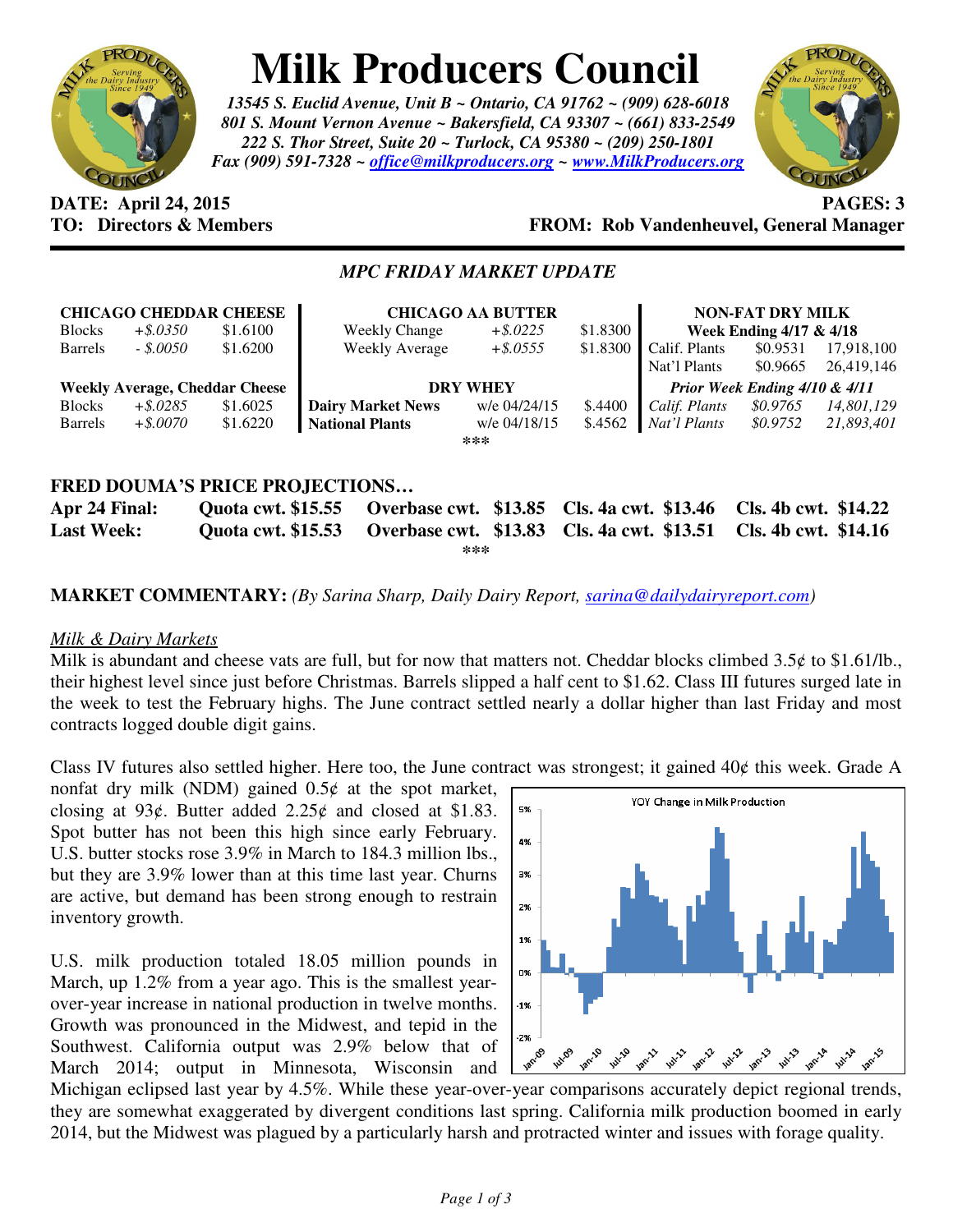USDA revised its estimates of the January and February milk cow herds downward by 3,000 and 6,000 head respectively, to 9.306 million head in each month. According to USDA, the dairy herd declined by 5,000 cows in March to 9.301 million head. This figure is likely to be revised upward, as dairy culling slowed seasonally in March, and there was no shortage of heifers to replace cull cows. Officially, the dairy herd contracted last month for the first time since November 2013, but it remains 78,000 head larger than March 2014. Only three of the 23 largest dairy states had fewer cows than a year ago, including California, where the herd is down 2,000 head from March 2014.





With all that milk in the traditional cheese states, the trade expected a sizeable build in cheese inventories. Instead, USDA reported no change in total cheese stocks, although they remain 4.4% above year ago levels. Furthermore, American cheese inventories declined 2% from February to March. The counter-seasonal drawdown came as a surprise to a market that has been accustomed to hearing about robust cheese production. Indeed, this week *Dairy Market News* noted, "Cheese production levels remain high, with many plants in all regions operating at full production schedules to utilize strong milk supplies…Demand for cheese remains strong but increasing volumes are also being set aside for use later this year."

How then, could American cheese inventories decline? There are a number of factors, but the primary driver has been the impressive surge in domestic cheese demand. Americans are dining out and consuming more cheese. Domino's reported a 14.5% increase in sales in the first quarter, relative to last year. Robust pizza demand has also encouraged cheese makers to increase mozzarella production, at the expense of Cheddar and other American cheese varieties.

The trade typically watches Cheddar most closely, because only Cheddar less than 30 days in age can be brought to the CME spot market, and the spot market can quickly impact both cheese and Class III futures. It is exactly this fresh cheese that is not counted in USDA's Cold Storage report, which tallies cheese in storage intended to be held for more than 30 days. Manufacturers are reportedly holding plenty of cheese that they intend to sell later this year, but less of it is Cheddar or other American varieties.

Exports may also have contributed to the erosion in cheese stocks. Given the strong dollar and the fact that Europe is aggressively seeking new markets to replace



Russia, U.S. dairy product exports were expected to decline in March. USDA will issue its March tally in a couple weeks, but data from Global Trade Information Services show that Asia is hungry for cheese, and the U.S.